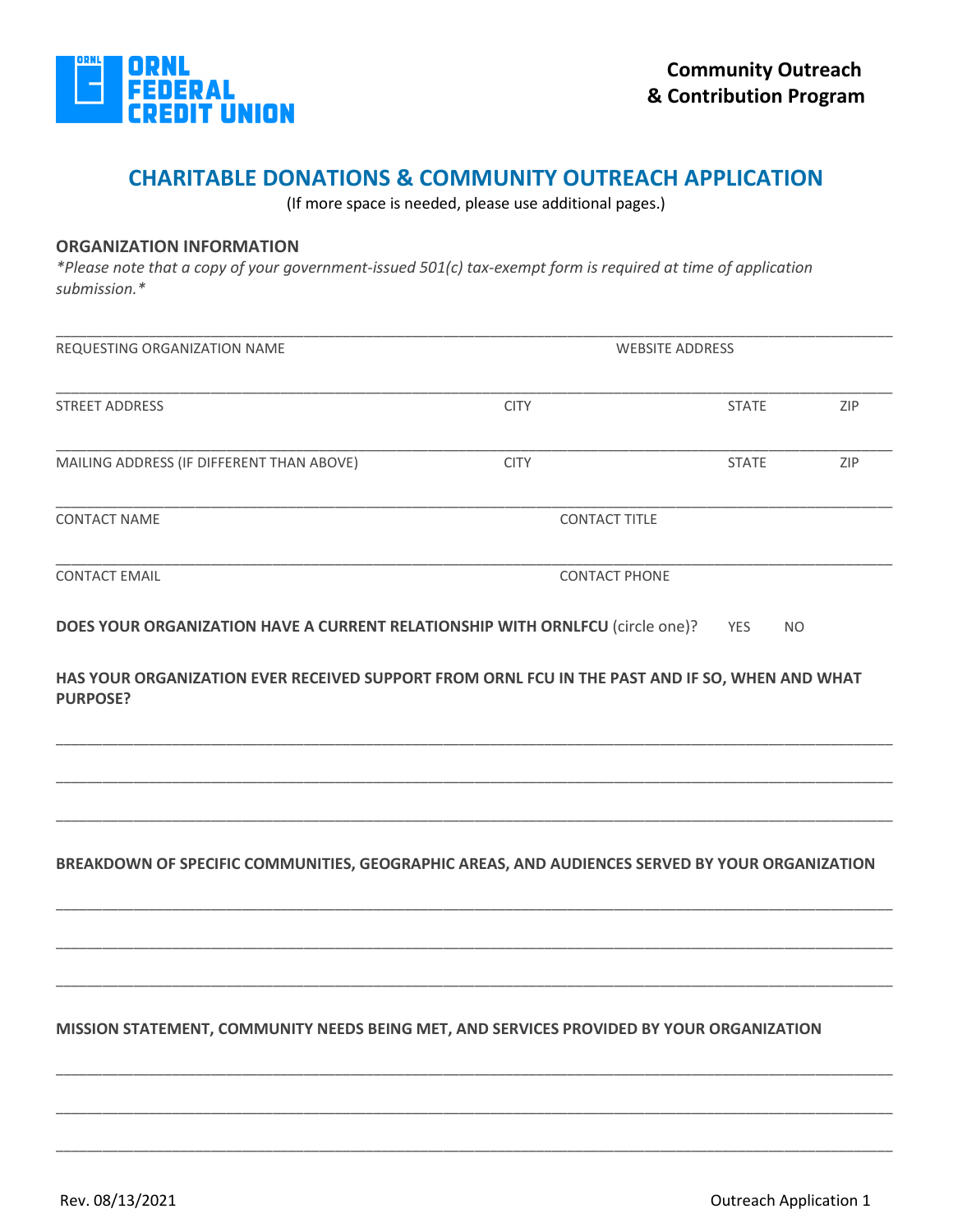

(If more space is needed, please use additional pages.)

\_\_\_\_\_\_\_\_\_\_\_\_\_\_\_\_\_\_\_\_\_\_\_\_\_\_\_\_\_\_\_\_\_\_\_\_\_\_\_\_\_\_\_\_\_\_\_\_\_\_\_\_\_\_\_\_\_\_\_\_\_\_\_\_\_\_\_\_\_\_\_\_\_\_\_\_\_\_\_\_\_\_\_\_\_\_\_\_\_\_\_\_\_\_\_\_\_\_\_\_\_\_\_\_\_\_\_\_

\_\_\_\_\_\_\_\_\_\_\_\_\_\_\_\_\_\_\_\_\_\_\_\_\_\_\_\_\_\_\_\_\_\_\_\_\_\_\_\_\_\_\_\_\_\_\_\_\_\_\_\_\_\_\_\_\_\_\_\_\_\_\_\_\_\_\_\_\_\_\_\_\_\_\_\_\_\_\_\_\_\_\_\_\_\_\_\_\_\_\_\_\_\_\_\_\_\_\_\_\_\_\_\_\_\_\_\_

\_\_\_\_\_\_\_\_\_\_\_\_\_\_\_\_\_\_\_\_\_\_\_\_\_\_\_\_\_\_\_\_\_\_\_\_\_\_\_\_\_\_\_\_\_\_\_\_\_\_\_\_\_\_\_\_\_\_\_\_\_\_\_\_\_\_\_\_\_\_\_\_\_\_\_\_\_\_\_\_\_\_\_\_\_\_\_\_\_\_\_\_\_\_\_\_\_\_\_\_\_\_\_\_\_\_\_\_

\_\_\_\_\_\_\_\_\_\_\_\_\_\_\_\_\_\_\_\_\_\_\_\_\_\_\_\_\_\_\_\_\_\_\_\_\_\_\_\_\_\_\_\_\_\_\_\_\_\_\_\_\_\_\_\_\_\_\_\_\_\_\_\_\_\_\_\_\_\_\_\_\_\_\_\_\_\_\_\_\_\_\_\_\_\_\_\_\_\_\_\_\_\_\_\_\_\_\_\_\_\_\_\_\_\_\_\_

\_\_\_\_\_\_\_\_\_\_\_\_\_\_\_\_\_\_\_\_\_\_\_\_\_\_\_\_\_\_\_\_\_\_\_\_\_\_\_\_\_\_\_\_\_\_\_\_\_\_\_\_\_\_\_\_\_\_\_\_\_\_\_\_\_\_\_\_\_\_\_\_\_\_\_\_\_\_\_\_\_\_\_\_\_\_\_\_\_\_\_\_\_\_\_\_\_\_\_\_\_\_\_\_\_\_\_\_

# **REQUEST FOR SUPPORT DETAILS**

## **PLEASE PROVIDE A BRIEF DESCRIPTION OF WHY YOU ARE SEEKING SUPPORT FROM ORNL FCU**

*Please submit any forms, event fliers, or additional documents describing your request for support with your application.* 

## **CORE COMMUNITY VALUES**

What ORNL FCU Core Community Value does your request best reflect your organization's purpose and request (check all that supply)?

- **COMMUNITY IMPROVEMENT**
- **FINANCIAL EDUCATION**
- □ **S.T.E.A.M.** (science, technology, engineering, arts, mathematics)

#### **COUNTY WHICH DONATION WILL BENEFIT**

If approved, which county within East Tennessee will benefit from ORNL FCU's support (check all that apply)?



| ANDERSON      | <b>GRAINGER</b>  | <b>MCMINN</b> | <b>ROANE</b>  |
|---------------|------------------|---------------|---------------|
| <b>BLOUNT</b> | <b>HAMBLEN</b>   | <b>MEIGS</b>  | <b>SCOTT</b>  |
| CAMPBELL      | <b>JEFFERSON</b> | <b>MONROE</b> | <b>SEVIER</b> |
| CLAIBORNE     | <b>KNOX</b>      | MORGAN        | <b>UNION</b>  |
| COCKE         | <b>LOUDON</b>    | RHEA          | <b>OTHER</b>  |



#### **TYPE OF SUPPORT**

What type of charitable or community support is your organization requesting? Check at least one box.

|              | Monetary (please include amount desired) \$                                                                                                                                                                                    |
|--------------|--------------------------------------------------------------------------------------------------------------------------------------------------------------------------------------------------------------------------------|
|              |                                                                                                                                                                                                                                |
|              |                                                                                                                                                                                                                                |
| $\mathbb{R}$ |                                                                                                                                                                                                                                |
|              |                                                                                                                                                                                                                                |
|              | Other (please describe) example and the set of the set of the set of the set of the set of the set of the set of the set of the set of the set of the set of the set of the set of the set of the set of the set of the set of |
|              |                                                                                                                                                                                                                                |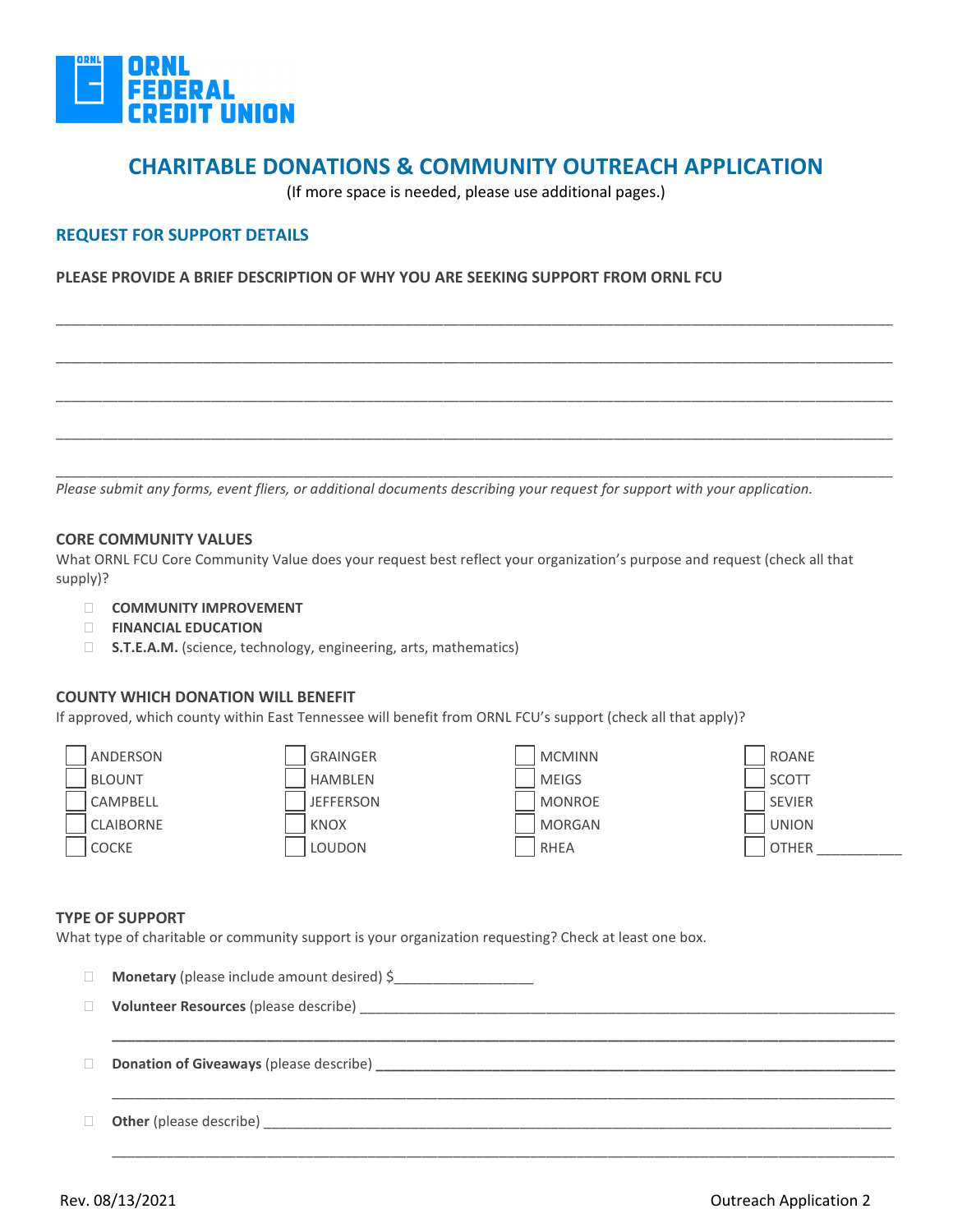

(If more space is needed, please use additional pages.)

# **BENEFITS OF SUPPORT**

Please describe how the county/community listed above will benefit if your request is approved.

HOW WILL ORNL FCU'S SUPPORT BE USED?

**IS THERE A SPECIFIC GOAL?** 

**HOW WILL YOU MEASURE SUCCESS?** 

For certain requests, ORNL FCU may require progress reports. The reports will provide details toward the stated goal. This process will be used to evaluate future support requests.